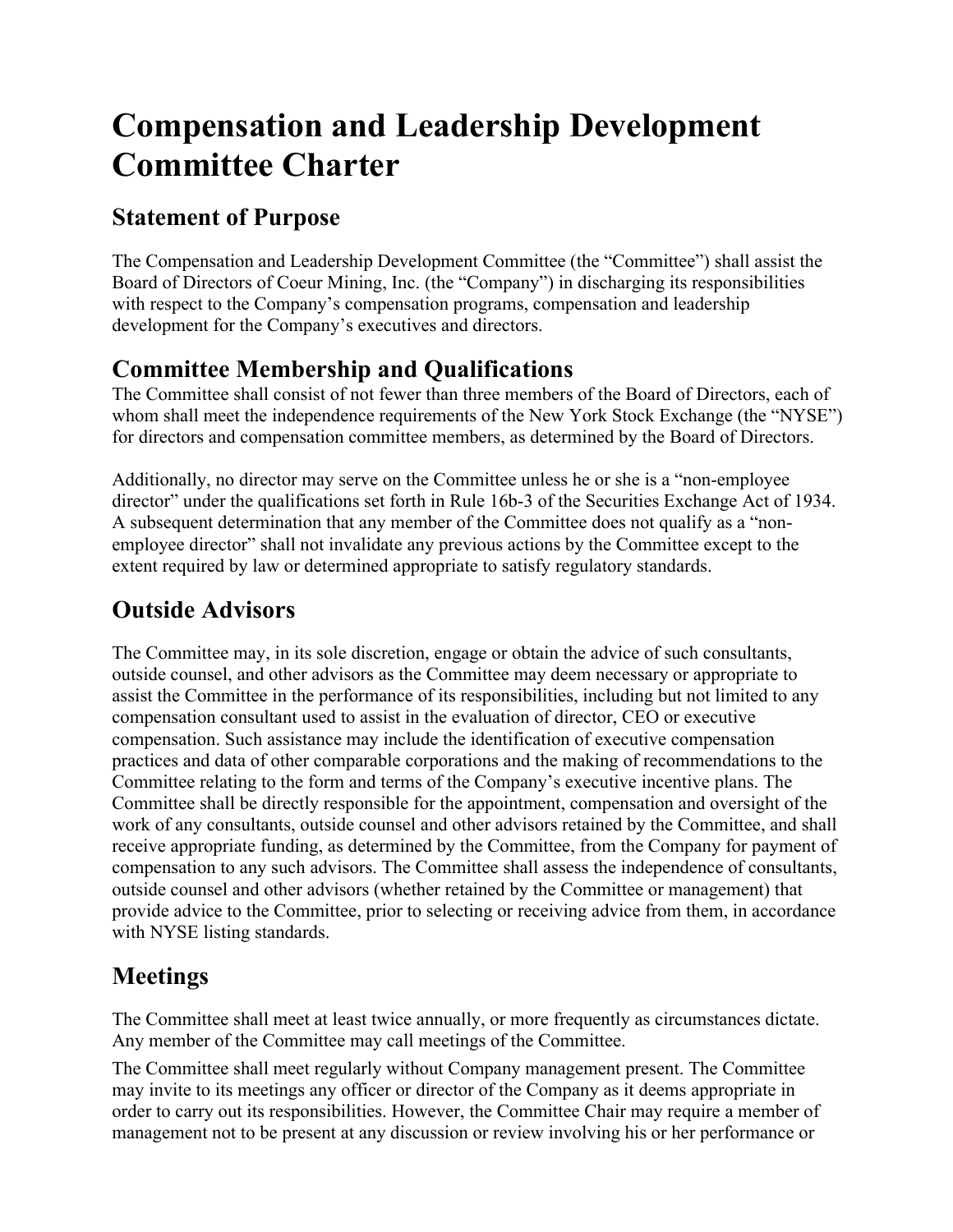compensation.

The Committee shall report regularly to the Board of Directors (i) following meetings of the Committee, (ii) with respect to such other matters as are relevant to the Committee's discharge of its responsibilities and (iii) with respect to such recommendations as the Committee may deem appropriate. The report to the Board of Directors may take the form of an oral report by the Committee's Chairperson or any other member of the Committee designated by the Committee to make such report.

The Committee shall maintain minutes or other records of its meetings and activities of the Committee.

#### **Chairperson**

The Chairperson of the Committee shall be appointed by the Board of Directors on the recommendation of the Nominating and Corporate Governance Committee. The Chairperson will chair all regular sessions of the Committee and set the agendas for Committee meetings.

#### **Appointment and Removal of Committee Members**

The members of the Committee shall be appointed by the Board of Directors annually, or as necessary to fill vacancies, on the recommendation of the Company's Nominating and Corporate Governance Committee. Each member shall serve until his or her successor is duly elected and qualified or until such member's earlier resignation or removal. Any member of the Committee may be removed, with or without cause, by a majority vote of the Board of Directors.

### **Responsibilities and Duties**

In furtherance of its purpose set forth above, the Committee's responsibilities and duties shall include the following:

*Setting Compensation for Executive Officers and Directors*

- 1. The Committee shall review and approve the overall compensation policy of the Company.
- 2. The Committee shall:
	- a. Review and recommend to the Board of Directors new executive compensation programs;
	- b. Review and make recommendations to the Board of Directors with respect to the Company's incentive-compensation plans and equity-based plans (taking into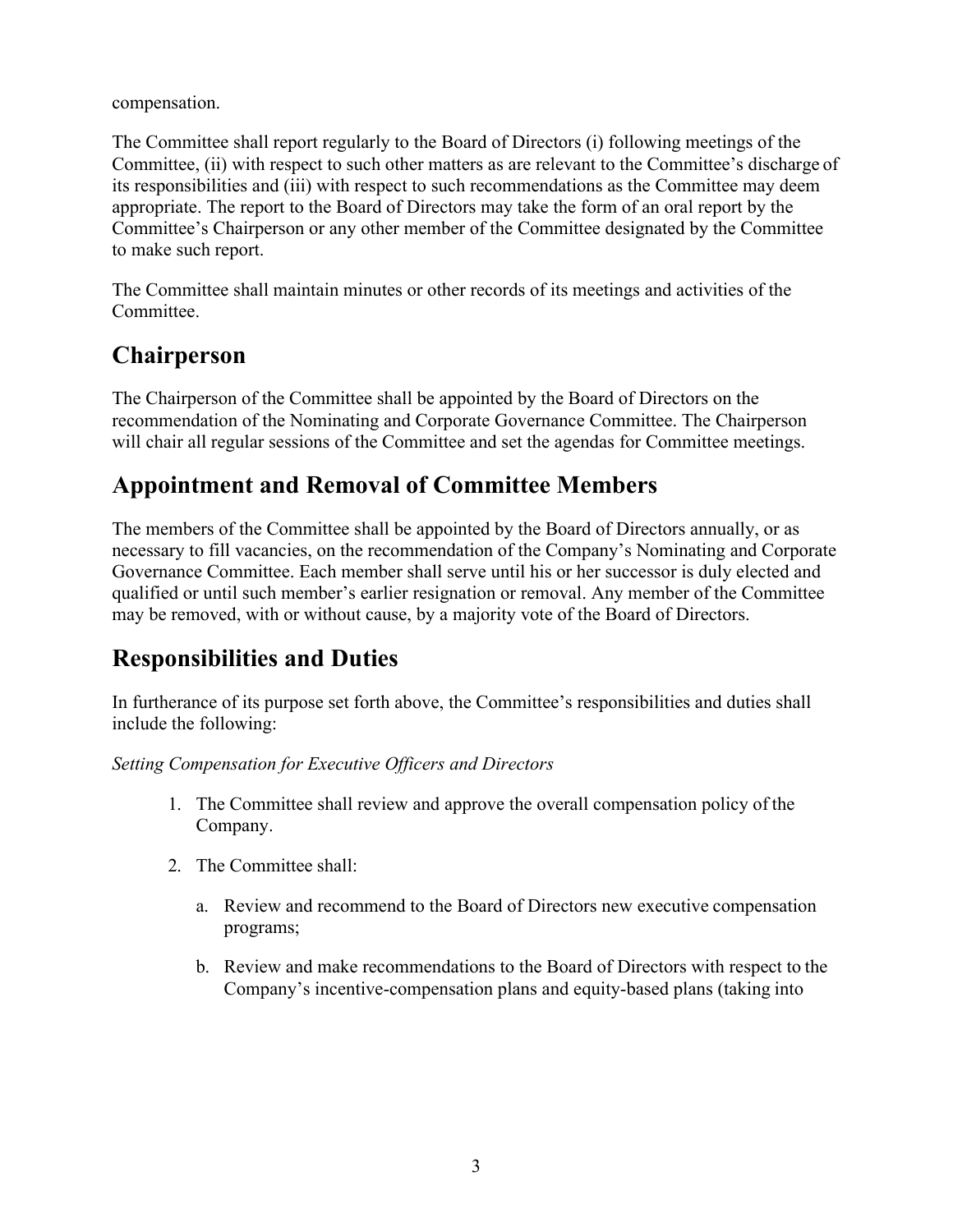consideration the results of the Company's most recent stockholder advisory vote on executive compensation);

- c. Review and make recommendations to the Board of Directors with respect to the employee pension, profit sharing and benefit plans applicable to senior management;
- d. Establish and periodically review policies for the administration of executive compensation programs; and
- e. Review on a periodic basis the Company's executive compensation programs to determine whether they are properly coordinated and are furthering their intended purposes.
- 3. The Committee shall review and approve corporate goals and objectives relevant to Chief Executive Officer and other executive officer compensation at least annually.
- 4. The Committee shall evaluate at least annually the performance of the Chief Executive Officer and other executive officers in light of those goals and objectives and, based on such evaluation, the Committee (i) shall approve, together with the other independent directors, the compensation of the Chief Executive Officer and (ii) shall approve the compensation of the other executive officers. In determining executive compensation, the Committee shall consider the results of the Company's most recent stockholder advisory vote on executive compensation.
- 5. The Committee shall approve the terms and grant of equity awards for the Chief Executive Officer and the other executive officers.
- 6. The Committee shall oversee the risk profile of the Company's compensation programs and annually review the incentives and any material risks arising from or related to the Company's compensation programs applicable to officers and employees.
- 7. The Committee shall review and make recommendations to the Board of Directors with respect to the amount and form of compensation of directors for service on the Board of Directors and its committees at least annually.
- 8. The Committee shall review and recommend to the Board of Directors any contracts or other arrangements or transactions with current or former executive officers of the Company, including consulting arrangements, employment contracts, severance or termination agreements and change-in-control agreements.
- 9. The Committee shall oversee the Company's engagement efforts with stockholders on the subject of executive compensation.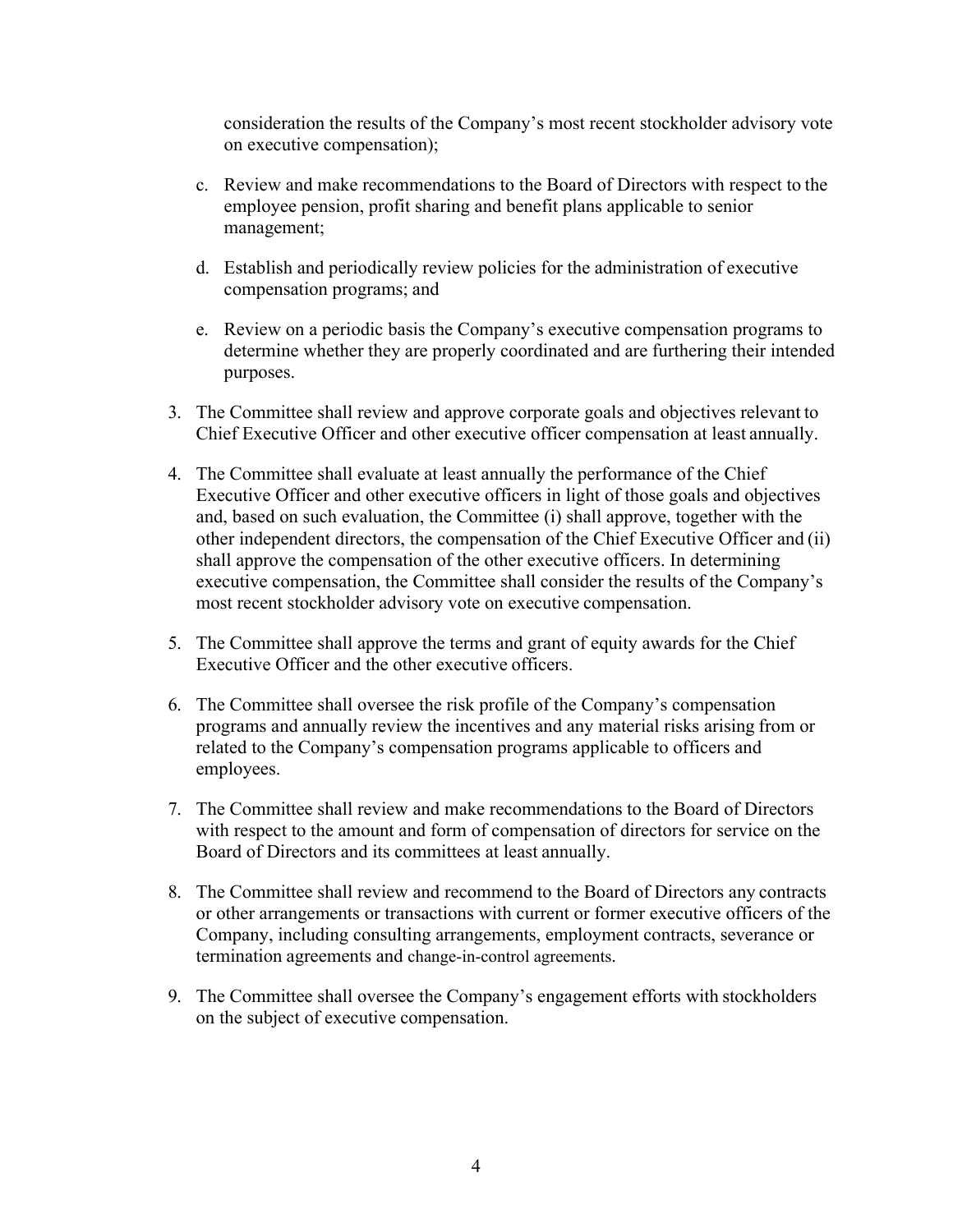#### *Other Compensation Matters*

- 10. The Committee shall assess the results of the Company's most recent advisory vote on executive compensation.
- 11. The Committee shall review and discuss with management the Company's Compensation Discussion and Analysis ("CD&A") and related disclosures required in the Company's annual proxy statement and the annual report on Form 10-K, as applicable, recommend to the Board of Directors based on the review and discussions whether the CD&A should be included in the proxy statement and the annual report on Form 10-K, as applicable, and oversee the preparation of the compensation committee report for inclusion in the proxy statement and the annual report on Form 10-K, as applicable, in accordance with applicable rules and regulations of the Securities and Exchange Commission.
- 12. The Committee shall review compliance by executive officers and directors with the Company's stock ownership guidelines.
- 13. The Committee shall, at least annually, assess whether the work of compensation consultants involved in determining or recommending executive or director compensation has raised any conflict of interest that is required to be disclosed in the Company's annual report and proxy statement.
- 14. The Committee, at least annually, shall assess executive succession plans and organization capacity.
- 15. The Committee, together with the Board of Directors, shall oversee the administration of the Company's clawback policy and review and recommend changes to the policy to the Board of Directors from time to time as appropriate.

#### *Human Capital Management Matters*

- 16. The Committee shall review leadership development goals and plans for each executive.
- 17. At least annually, the Committee shall assess each executive's progress against individual development goals and plans.
- 18. The Committee shall review with management the Company's human capital management, including matters such as diversity, equity and inclusion, corporate culture, talent development and retention.

#### **Annual Performance Evaluation**

The Committee shall perform a review and evaluation, at least annually, of the performance of the Committee, including by reviewing the compliance of the Committee with this Charter. In addition, the Committee shall review and reassess, at least annually, the adequacy of this Charter and recommend to the Board of Directors any improvements to this Charter that the Committee considers necessary or appropriate. The Committee shall conduct such evaluations and reviews